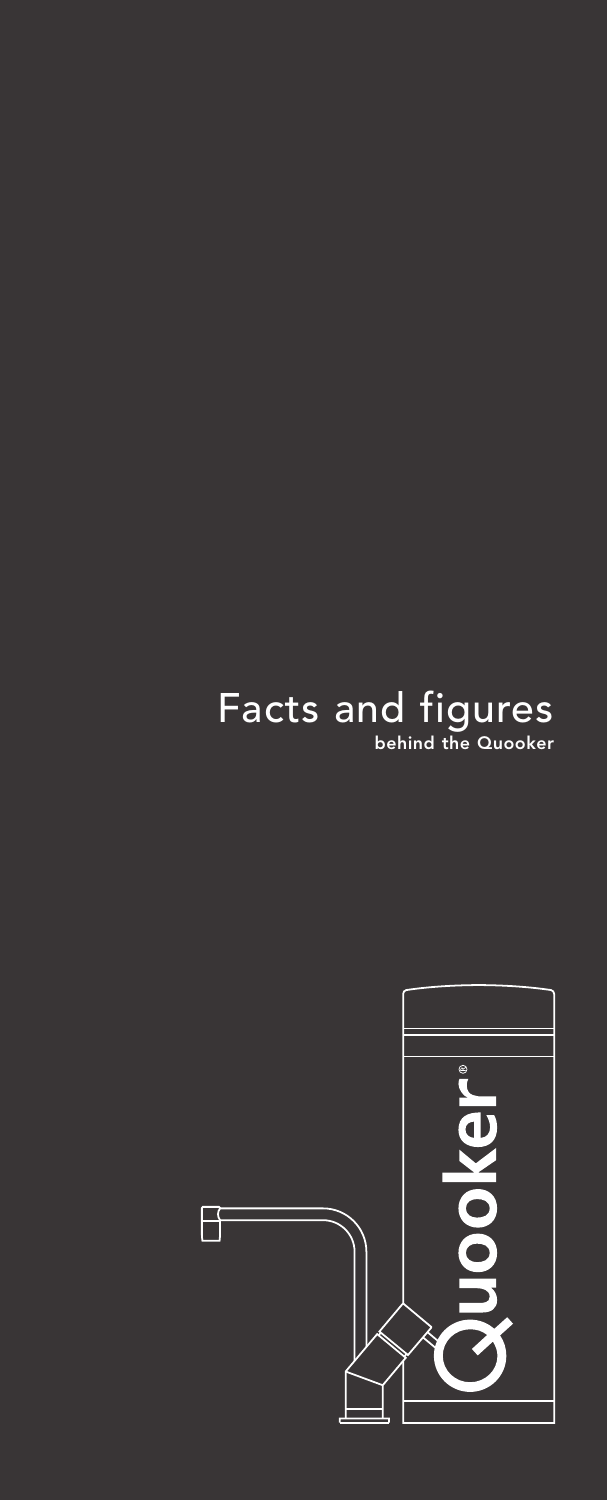## This booklet

provides all the technical information you need about the Quooker system, which consists of a boiling-water tap connected to a small tank under the kitchen worktop.

## Taps

Our tap collection comprises eight models – Basic, Classic, Design, Modern, Nordic Square Twintaps, Nordic Round Twintaps, Fusion Square and Fusion Round – and three finishes – chrome, brushed chrome and stainless steel effect. This allows you to find a matching Quooker boilingwater tap for every kitchen and mixer tap.

All Quooker taps are equipped with a childproof, pushand-turn handle; the Fusion even has a double-push-andturn handle. They are also insulated and can rotate 360°. With the exception of the Fusion, Quooker taps are also height adjustable. The adjustable height comes in handy, for instance, when you want to fill a tall pan under the boiling-water tap on your worktop. In this case you simply have to extend the tap to its highest position. When filling a tea cup, for example, adjust the tap to its lowest position. Thanks to the tap's insulated spout, you can do one shortly after the other – just take hold of the spout and move it up or down and/or turn it.



Push-and-turn safety handle Double push-and-turn for Fusion

360° Rotation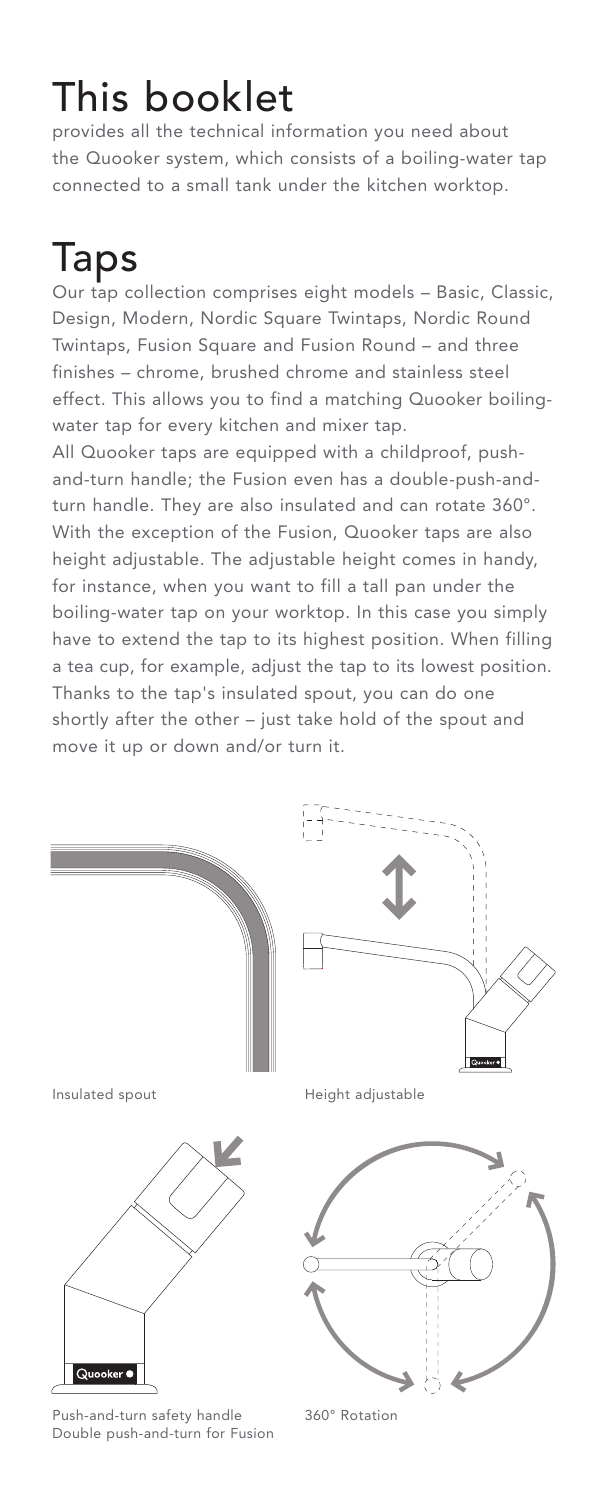## Tanks

#### **PRO3/7-VAQ tank**

VAQ denotes the Quooker tank's revolutionary highvacuum insulation. A vacuum combined with a heat radiation shield, as used in the VAQ, is the best possible form of insulation. This technology makes the appliance highly energy-efficient and compact. It can even be fitted in kitchens that have drawer units. Mounting brackets are optional and can be purchased as an accessory.

#### **COMBI tank**

The Quooker COMBI dispenses boiling water (100°C) through the Quooker boiling-water tap as well as hot water (50-65°C) through the mixer tap. The COMBI serves two purposes: a single appliance that heats the water in both taps on your worktop. And it's the first 'boiler' in the world with high-vacuum insulation. This makes it by far the most energy-efficient hot water system in your kitchen. The Quooker COMBI sits right below the tap, in your kitchen cupboard (connected to the cold water pipe only), eliminating long runs of piping from the boiler. That means hot water without delay – which also means far less water waste.

### How the Quooker works

The tank is connected to the water supply and the water is heated electrically. The system works as follows:

#### **Step 01**

Fresh water flows into the tank.

#### **Step 02**

The water is heated to 110°C under mains pressure. It is purified as it goes through the HiTAC® water filter. The high temperature guarantees sterility. **Step 03**

Water cools off to 100°C as it flows out of the tap and starts to boil. Calcium conversion takes place (no more tea scum).

#### **Step 04**

The water is freshly boiled. When the water comes into contact with your coffee or tea, it is at the ideal temperature of 93°C. If the whole tank of boiling water is used at once, it takes a few minutes for the water to heat up again (see technical specifications).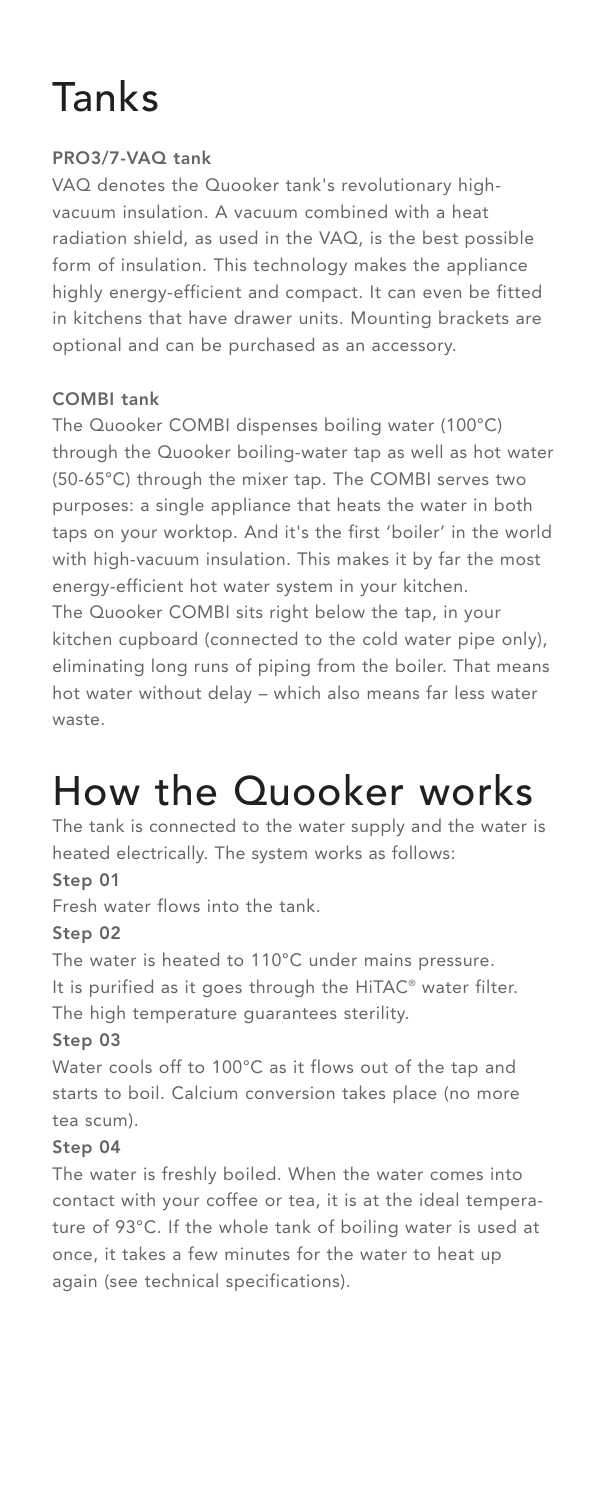### Quooker's advantages

#### **More energy-efficient**

- the tap dispenses the exact amount of boiling water you need.
- no more wastage of energy and water due to long pipes.
- the Quooker COMBI uses 50 percent less energy than a kitchen boiler, saving you several dozen pounds on a yearly basis.

#### **Faster**

- time saving: no more waiting for the water to boil.
- the Quooker COMBI immediately dispenses hot water from your kitchen mixer tap.

#### **Smaller**

- a Quooker COMBI is half the size of an average kitchen boiler.
- the Quooker creates space on your worktop: no more need for an electric kettle or coffee maker.

#### **Safer**

Boiling water and children can be a dangerous combination. This is true for stovetop kettles, electric kettles and Quookers. But the Quooker has:

- a childproof tap with a push-and-turn handle.
- a double-walled spout, preventing it from becoming too hot to hold.
- a tap that dispenses water as a fine spray rather than a hard jet, which helps protect against burns.
- a height adjustable tap. As the spout can be positioned directly above the object to be filled, it doesn't splash.
- the possibility of low water temperatures without the risk of legionella infection (COMBI).

#### **Innovative**

- the Quooker is a Dutch invention (and is made in the Netherlands).
- the COMBI has a patented dual purpose.
- the Quooker has high-vacuum insulation rather than foam or glass fibre insulation, making it very compact and energy-efficient. This insulation technology is also patented.
- the Quooker tank is made of stainless steel rather than copper, steel or plastic, making it hygienic and easily recyclable and therefore sustainable.
- the Fusion has a double-push-and-turn handle, which makes it extra safe.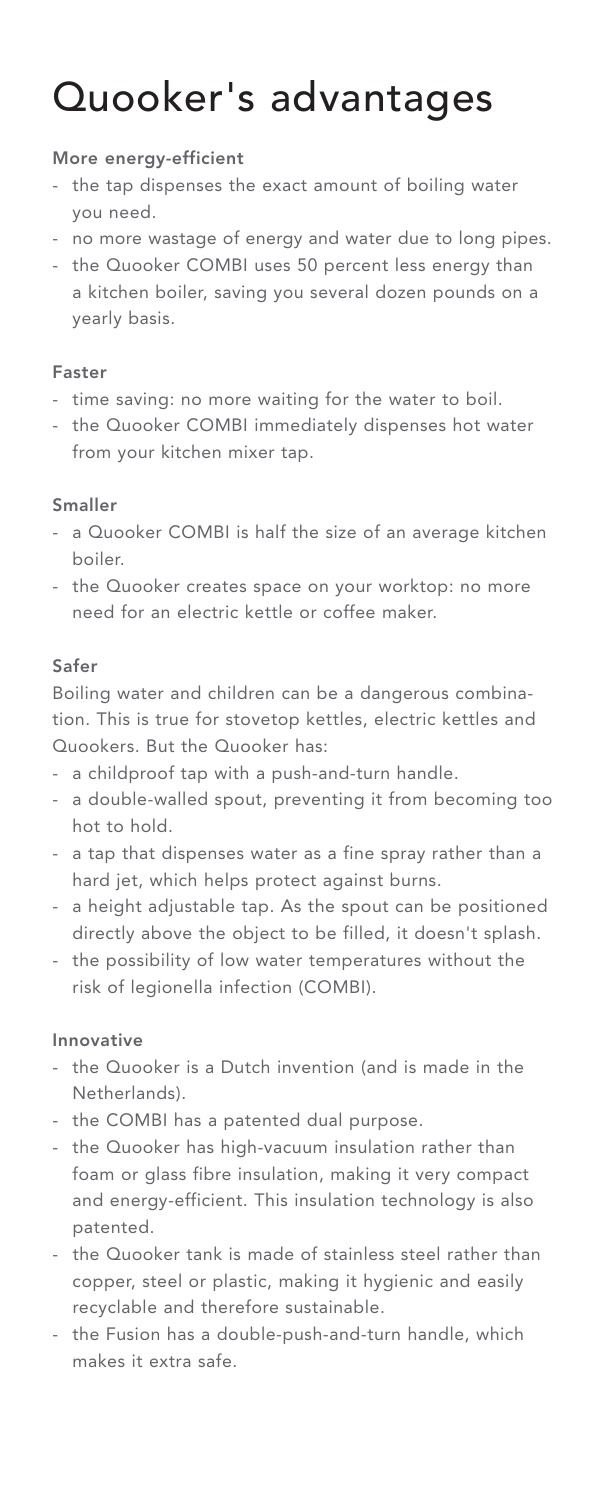### Which Quooker when?

The table below shows which Quooker best suits your personal situation.

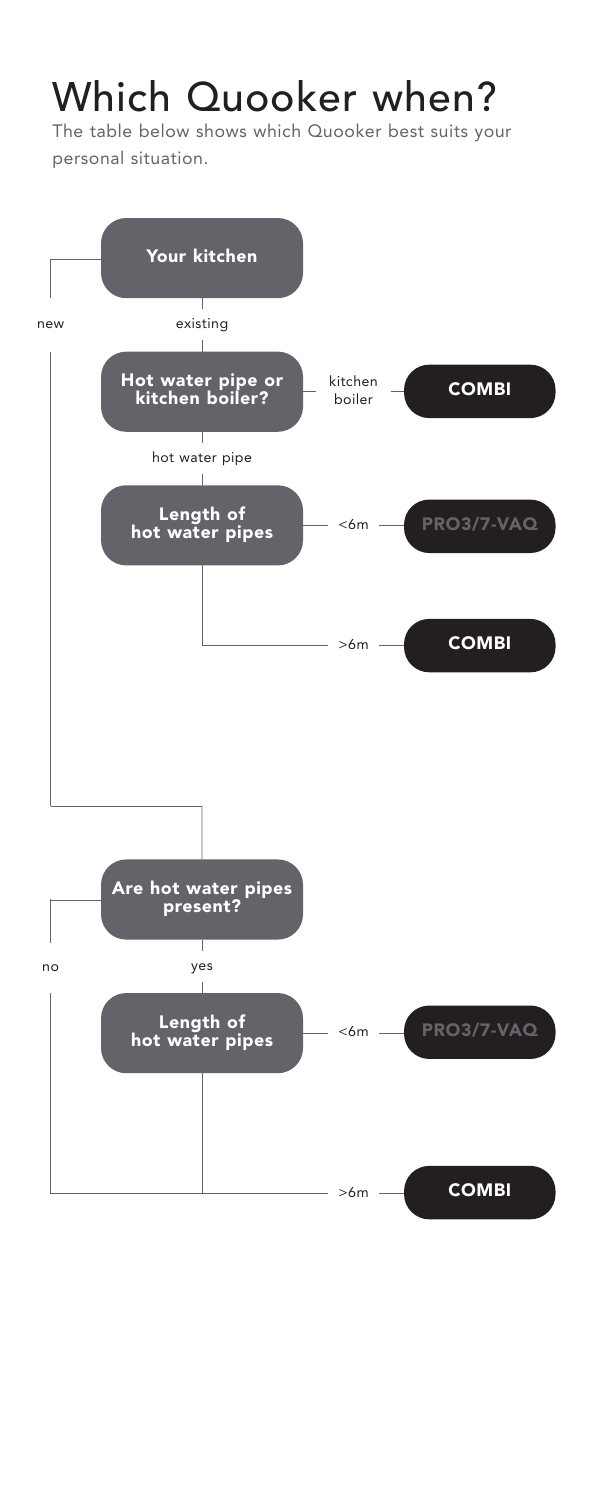## Technical specifications

| Tank                               | PRO3                              | PRO7    | <b>COMBI</b> |
|------------------------------------|-----------------------------------|---------|--------------|
| Voltage (V)                        | 230                               | 230     | 230          |
| Wattage (W)*                       | 1600                              | 2900    | 2200         |
| Capacity (litres)                  | 3                                 | 7       | 7            |
| Heating-up time (minutes)*         | 10                                | 15      | 20           |
| Stand-by power consumption (W)* 10 |                                   | 10      | 10           |
| Tank height (cm)                   | 40                                | 47      | 47           |
| Total height requirement (cm)      | 48                                | 55      | 55           |
| Tank diameter (cm)                 | 15                                | 20      | 20           |
| Tap hole                           |                                   |         |              |
| - boiling-water-tap (mm)           | 32                                | 32      | 32           |
| - mixer tap (mm)                   | 35                                | 35      | 35           |
| - Fusion (mm)                      | 35                                | 35      | 35           |
| - soap dispenser                   | 25                                | 25      | 25           |
| Min. cold water pressure (bar)     | 2                                 | 2       | 2            |
| Min. hot water pressure (bar)**    | $\overline{2}$                    | 2       |              |
| Recomm. pressure (bar)             | $2 - 4$                           | $2 - 4$ | $2 - 4$      |
| Volume at 40°C (litres)*           |                                   |         | 27           |
| Volume at 60°C (litres)*           | $\overline{\phantom{0}}$          |         | 15           |
| Mounting bracket optional          | yes                               | yes     | yes          |
| Safety feature                     | - maximum temperature fuse        |         |              |
|                                    | - pressure relief valve 8/10 bar  |         |              |
| HiTAC <sup>®</sup> water filter    | <b>High Temperature Activated</b> |         |              |
|                                    | Carbon                            |         |              |

\*These are average values.

\*\*Only applicable for Nordic Twintaps and Fusion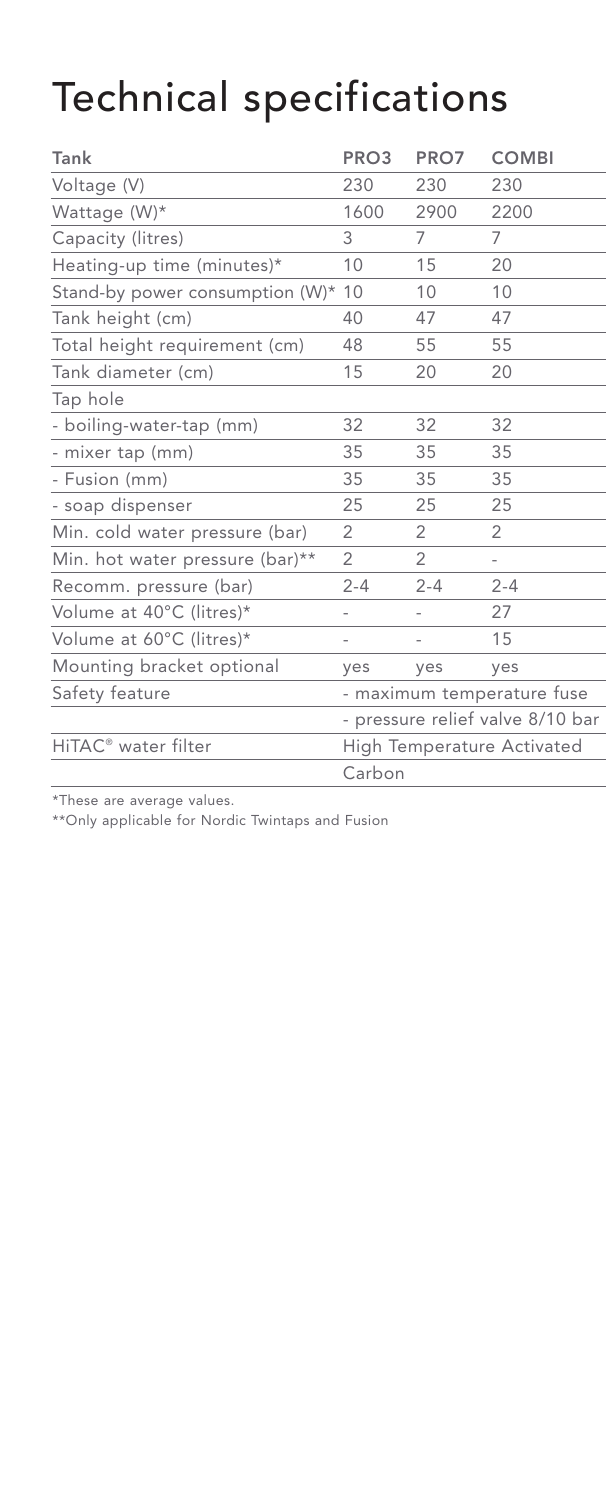### Installation overviews



**PRO3/7-VAQ with Fusion**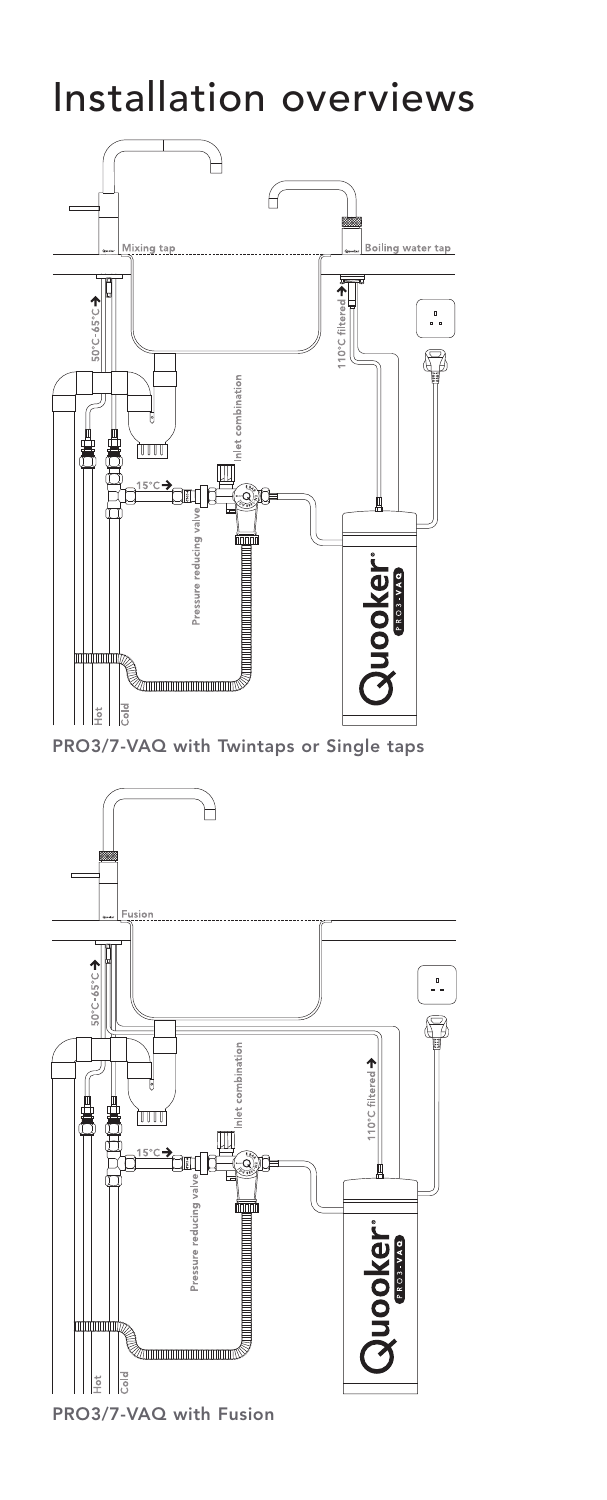

**COMBI with Twintaps or Single taps**



**COMBI with Fusion**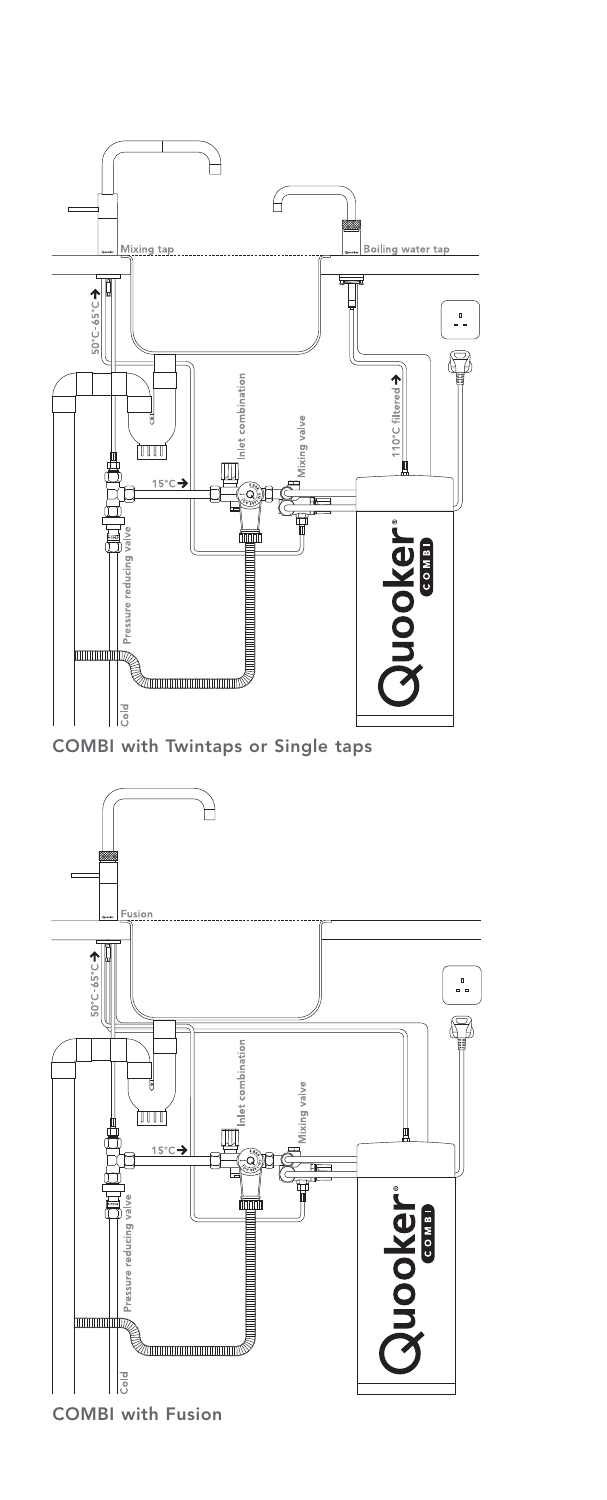# Installation

All that's needed to install a Quooker is a socket and a water supply. The Quooker comes with a handy installation kit for easy fitting, including the necessary inlet combination.

## **Maintenance**

If you live in an area free from scale, the HiTAC® filter should be changed once every five years. This can be done easily yourself and filters are available directly from Quooker. However, if you prefer, you can arrange a service by one of our experienced engineers.

If you live in a hard water area, lime scale will collect at the bottom of the tank and will need to be cleaned out approximately once a year depending on the usage and quality of the water in your area. Again, this can be done yourself or by one of our engineers. Alternatively, you can install the Quooker Scale Control or another suitable descaling system. This system must not reduce the pH level of the water. Scale filters are also available directly from Quooker as an optional extra.

### Warranty

The warranty period is two years parts only.